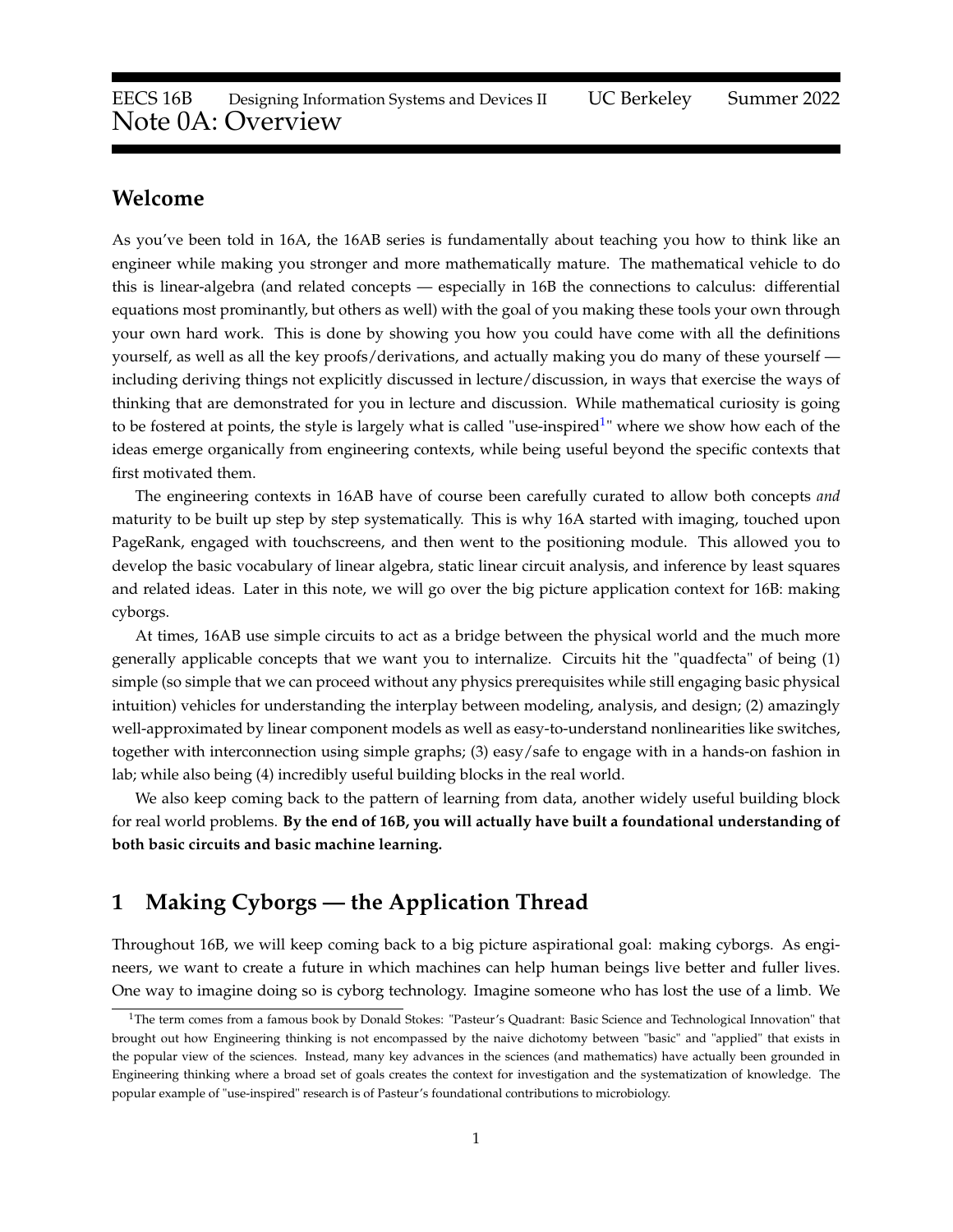would like to be able to create an artificial limb that responds directly to their thoughts and helps them do what they want to do. In general, to have machines understand and respond to humans. This is futuristic technology (a civilization-scale endevour actually) that will take decades to fully realize, but that's exactly what we feel should motivate study in an introductory course like 16B. After all, those are the decades that you will be working!

How are we going to break this problem down into pieces that motivate aspects of the course? At a high level, there are three big tasks: extracting information from the brain and getting it into a computer, figuring out what the person wants, and then getting the physical machine to actually do what we want it to do.

### **1.1 The Blocks that Need to be Understood**

Each of these big tasks itself breaks down into sub tasks. But first, there is a higher level question that we need to tackle. How should we divide the work between what information-processing should be done using analog circuits and what should be done in a digital computer? To answer this, the course starts out by getting a basic understanding of why we can't expect digital computation to be infinitely fast. Once we understand that, we can start into doing those tasks with the following building blocks that process the information in stages:

- 1. After our physical device records electrical signals in the brain, we need to "filter" or clean the signal in the analog domain to remove as much interference as we can.
- 2. The filtered signal needs to be sampled as slowly as we can get away with and we need to be able to implicitly interpolate (inside the computer) using a global approximation of the continuous-time signal as needed.
- 3. The resulting sampled information needs to be summarized (dimensionality reduced) using simple and fast computations in a way that is specific to the application. We're going to need to use learning from data to get this compression right at design time.
- 4. The summarized information needs to be classified/interpreted so that we can infer what the person wants their cybernetic implants to do for them. Once again, we're going to need to use learning from data to figure out the right mapping to do this.
- 5. The current state of the mechanical implants, the inferred goal, and knowledge of the dynamics of the mechanical implants needs to be combined to plan a trajectory that achieves the goal. Here, learning is going to have to be used to learn a model for these dynamics that we can use to plan.
- 6. The current state, the planned trajectory, and knowledge of the dynamics needs to be used to do realtime responsive control to ensure that our real-world machine actually follows the planned trajectory despite having model inaccuracies and disturbances coming in from the world.

We're not going to cover those blocks in the order above, although we will be starting at the beginning. Instead, we will cover them in the order that best allows us to discover the required tools and ways of thinking as we go.

It is fine if you don't understand what all this means right now. The point of the course is that you understand it by the end.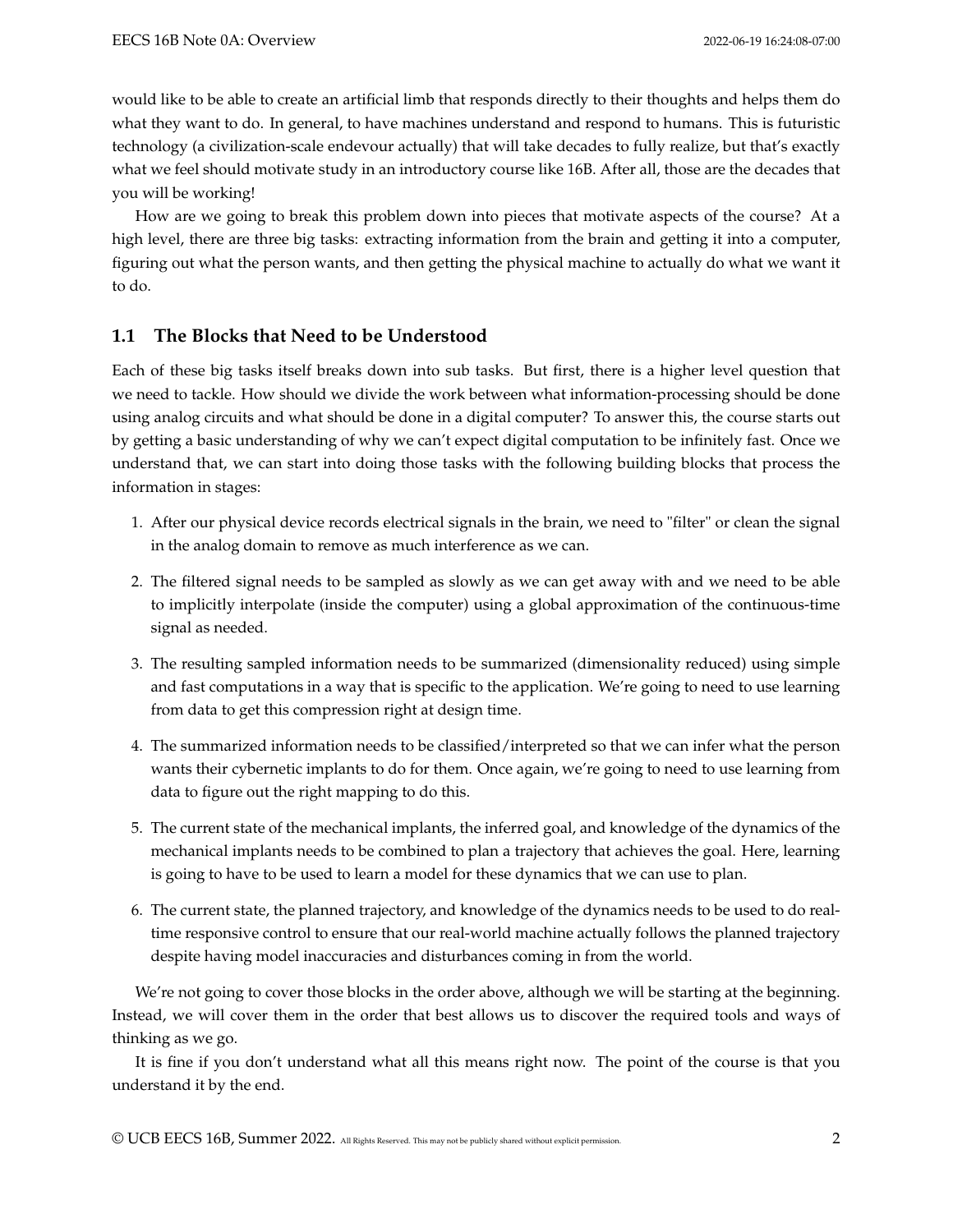#### **1.2 The Toy Version: Our Robot Car**

To give you a hands-on way of engaging with the above aspirational vision of making brain-controlled robotic body parts, we will have a toy version that lets you experience these ideas. Instead of capturing signals from electrodes in brains, we will use voice capture using a microphone. Instead of a robot limb, we will have a robot car that you will build. But within this toy context, you will engage with the blocks above — including the learning parts.

In fact, 16B is *the course* where you get to engage in a hands-on way with the entire modern machinelearning pipeline from building the data collection aparatus to collecting the data to learning from the data to actually deploying your learned model in the real world. And our main educational goal is that you actually understand every step of what is going on here, not as being able to call some magical libraries with the right incantations, but in a way that you understand fully what is going on and why it is working or not.

# **2 Behind the Application Thread: the Key Ideas**

As you can see from the above, at a high level the distinction between 16A and 16B is that in 16A everything was largely static. In 16B, we will be engaging with dynamics a lot more. Mathematically, this means that we are really going to be leaning on not just the 16A prerequisite, but also calculus. In addition, there are ideas from our prerequisite 61A that we will be building upon, especially philosophically.

The ideas and concepts in the course are cumulative, and the story will keep building and deepening. At the same time, we will expect that your maturity will also keep developing alongside. While there are certainly going to be concepts and ideas that seem to be specific to each building block, we are actually going to keep circling back to a few core patterns of thought over and over again.

The main patterns are (in descending order of prevalence):

- Changing variables/coordinates finding a coordinate system or way of looking at the problem that makes it as simple and transparent as possible.
- Learning from data.
- Iteration/Recursion/Induction solving problems by taking one step at a time.
- Approximation finding a way to divide the problem into the most important part, and the part that you ignore (possibly just for now).

Each of these is something that you have already been exposed to in 16A, 61A, and your calculus courses but we're going to be greatly strengthening your understanding of their potential and versatility, especially as they combine together.

Again, it is fine if you don't understand how these work together just yet. The educational goal is that you understand by the end of the course since these are incredibly powerful ways of thinking that will serve you well across many different areas.

Along the way, we will also build a lot of mathematical and modeling tools. **Our core promise to you is that you will always know why we are doing whatever we are doing**, and even more importantly, we aspire to helping you understand how in principle, you could have discovered all these mathematical and modeling tools on your own. After all, we are laying the foundation for a long career in which you will constantly have to be learning and making discoveries for yourself.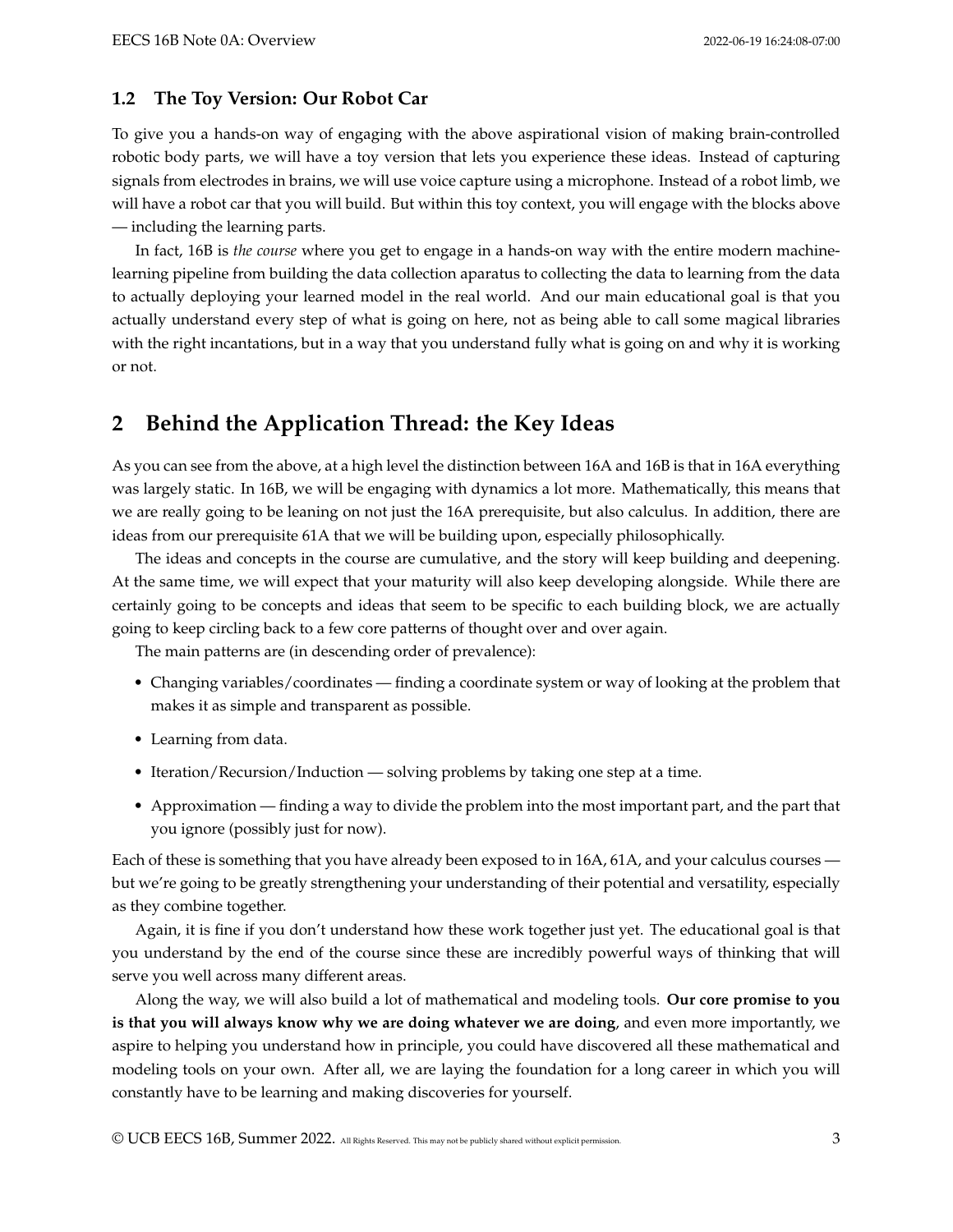## **3 How to Succeed in 16B**

The short answer for how to succeed is don't fall behind. Attend lecture, take your own notes, and partici-pate in discussion. Read the official course notes as needed<sup>[2](#page-3-0)</sup> and strive for actually understanding. Accept the fact that you might be confused when you first encounter any given HW problem — but try. Don't be afraid to try something that doesn't succeed at first. Overcoming what you don't understand and your own fears is a part of the learning process. Work with others and ask for help from course staff. This is a course in which truly understanding all the labs, homeworks, and discussions is the key to success on exams and beyond.

Note 0B has a checklist of things you can do to ensure your success in the class.

# **Acknowledgements**

The reality is that these notes are the fruit of the combined effort of many people. In particular, credit for the overall vision of the Linear-Algebraic/Machine-Learning side of 16AB and how to present these ideas belongs largely to Prof. Gireeja Ranade. The overall aesthetic<sup>[3](#page-3-1)</sup> of 16AB owes a great deal to both Gireeja Ranade and Elad Alon, the main instructors for the pilot Sp15 offering of 16A and main designers of the entire 16AB course sequence.

Lots of faculty have also contributed to and shaped the development of the technical material in 16B. These include Anant Sahai, Claire Tomlin, Murat Arcak, Miki Lustig, Babak Ayazifar, Michel Maharbiz, Kris Pister, and Jaijeet Roychowdhury. The first set of comprehensive notes for students was a reader put together by Murat Arcak that covered the material after the first module. In Fall '18, efforts led by Elad Alon initiated initial notes for the first module in 16 style. In Spring '19, the combined efforts of Anant Sahai, Kris Pister, and Jaijeet Roychowdhury led to some updated notes for the first module, and then in Fall '19, Anant Sahai led the effort to both prune down the course scope and get all the material standardized into a unified set of notes. For these unified 16B notes, the efforts of 16AB TAs Nikhil Shinde, Aditya Arun, and Rahul Arya have been invaluable in capturing the spirit of the course while getting the details right. It is also important to recognize all the feedback from students taking the course.

The notes exist in an ecosystem of resources together with the discussion worksheets and most importantly, the homework problems and their solutions. The labs and course project complement this written and computational material with hands-on experience with many of the course ideas. Anyway, a major new and radically different freshman course sequence doesn't just happen — lots of people in the EECS

<span id="page-3-0"></span><sup>&</sup>lt;sup>2</sup>Some people benefit from skimming course notes ahead of lecture and then reading them carefully after lecture. Others benefit from attending lecture without reading ahead, and then reading the appropriate sections of the official course notes carefully only after lecture in conjunction with their own notes. You should do what works for you, however 16B is definitely a course in which there is a big benefit to actively attending in-person lecture.

<span id="page-3-1"></span> $3$ Proper credit here also acknowledges the strong cultural influence of the faculty team that made EECS 70 and shaped it into a required course: Alistair Sinclair, Satish Rao, David Tse, Umesh Vazirani, Christos Papadimitriou, David Wagner, and Anant Sahai, along with pioneering TA's like Thomas Vidick, all helped make and polish the notes for 70. The 16AB + 70 sequence all follow the aesthetic that mathematical ideas should have practical punchlines. 16AB further emphasizes the rooting of mathematical intuition in physical examples as well as virtual ones.

As far as linear algebra and differential equations go, the treatments in 16B in particular also owe a significant intellectual debt to William Kahan's notes and approach to dealing with this foundational material. For circuits, there is also a definite philosophical influence of Chua, Desoer, and Kuh's perspective. The unified view of computation and physical systems also owes a philosophical debt to Lee and Varaiya. All of the Berkeley faculty mentioned in this paragraph are now retired (and some are no longer among us), but their insights continue to reverberate here in this fresh treatment.